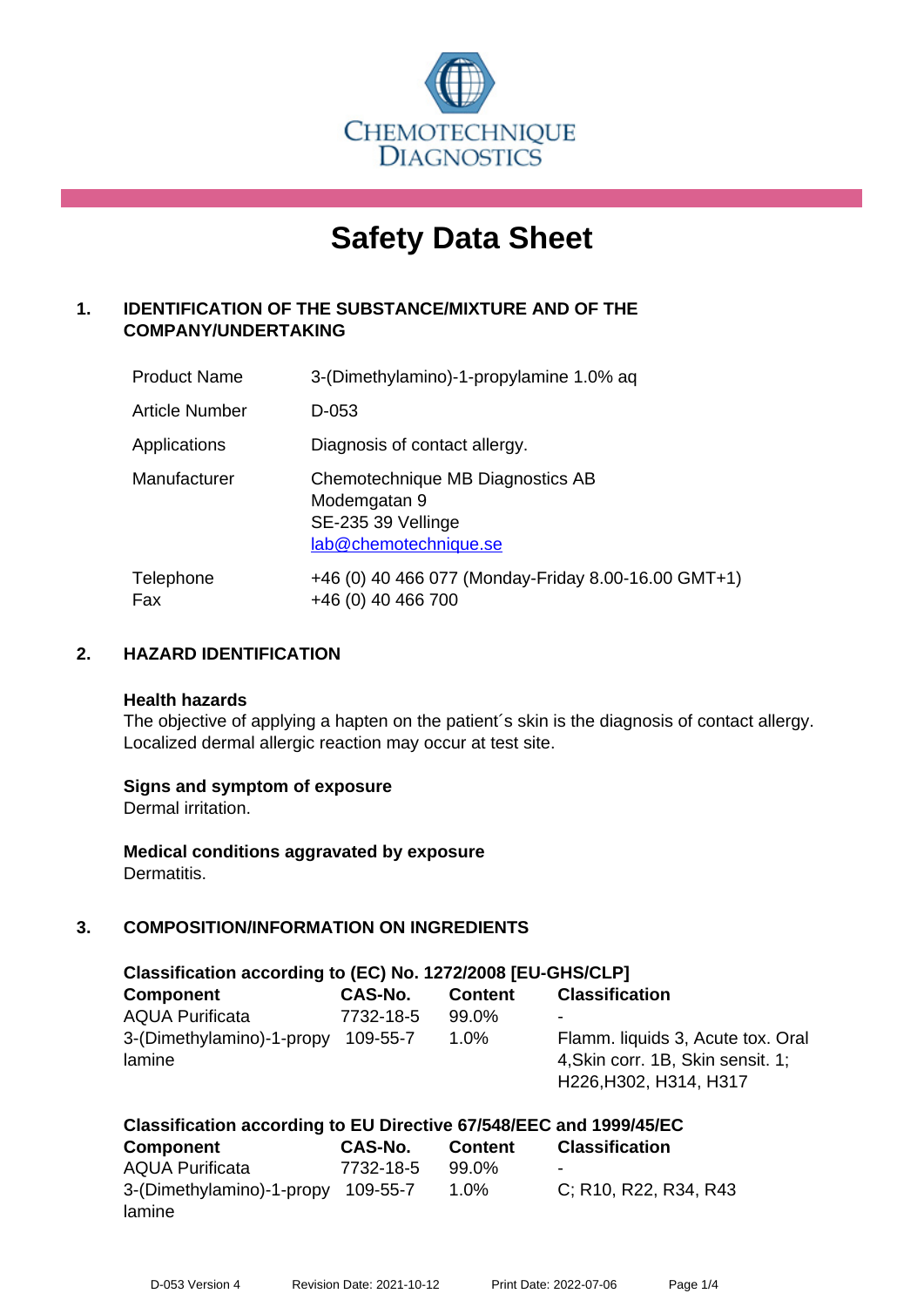#### **4. FIRST AID MEASURES**

**Emergency and first aid procedures** Obtain medical attention.

## **5. FIRE-FIGHTING MEASURES\***

No data available.

## **6. ACCIDENTAL RELEASES MEASURES**

**Steps to be taken if material is released or spilled** Contain and place in a closed container.

## **7. HANDLING AND STORAGE**

**Precautions to be taken in handling and storage** Store dark at 5-8°C. Avoid extended exposure to light. Store in a well-sealed container. FOR EXTERNAL USE ONLY.

## **8. EXPOSURE CONTROLS/PERSONAL PROTECTION**

**Respiratory protection** Not required.

**Ventilation** Local exhaust.

# **Protective gloves**

Disposal gloves.

#### **Eye protection**

Not required with normal use.

## **Work/Hygienic practices**

Wash hands after each use.

## **9. PHYSICAL AND CHEMICAL PROPERTIES**

| Appearance           | Transparent, Colorless Liquid                    |
|----------------------|--------------------------------------------------|
| Odour                | <b>Odourless</b>                                 |
|                      |                                                  |
| Boiling point*       | $100^{\circ}$ C                                  |
| Flash point*         | >No data available.                              |
| Self ignition*       | Product does not self ignite.                    |
| Danger of explosion* | Product does not present as an explosion hazard. |

\*Data is shown for AQUA Purificata only

Density\*  $1.0 \text{ q/cm}^3$ 

## **10. STABILITY AND REACTIVITY**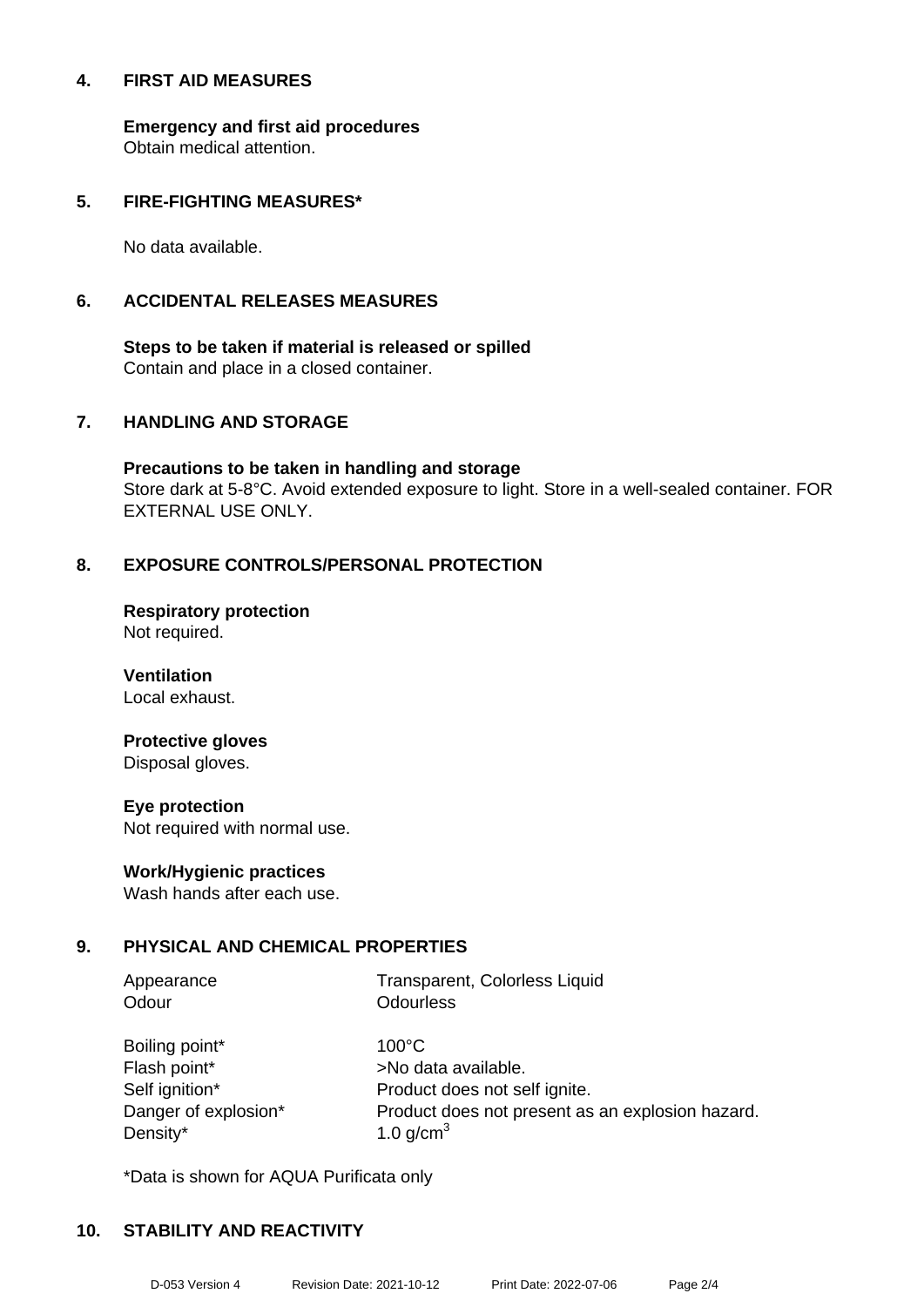## **Incompability**

May react with strong oxidizing agents.

#### **Stability**

Stable at recommended storage conditions.

**Hazardous polymerization** Will not occur.

## **11. TOXICOLOGICAL INFORMATION**

No data available.

#### **12. ECOLOGICAL INFORMATION**

No data available.

#### **13. DISPOSAL CONSIDERATIONS**

#### **Waste disposal method**

Comply with federal, state/provincial and local regulation.

#### **14. TRANSPORT INFORMATION**

Not dangerous goods.

#### **15. REGULATORY INFORMATION**

The classification is according to the latest editions of the EU lists, and extended by company and literature data.

#### **16. OTHER INFORMATION**

#### **Text of H-statements and R-phrases mentioned in Section 3**

| Flamm. liquids 3  | Flammable liquids (Category 3)           |
|-------------------|------------------------------------------|
| Acute tox. Oral 4 | Acute toxicity, Oral (Category 4)        |
| Skin corr. 1B     | Skin corrosion (Category 1B)             |
| Skin sensit, 1    | Skin sensitization (Category 1)          |
| H <sub>226</sub>  | Flammable liquid and vapour.             |
| H <sub>302</sub>  | Harmful if swallowed.                    |
| H314              | Causes severe skin burns and eye damage. |
| H317              | May cause an allergic skin reaction.     |
| С                 | Corrosive                                |
| R <sub>10</sub>   | Flammable.                               |
| R <sub>22</sub>   | Harmful if swallowed.                    |
| R34               | Causes burns.                            |
| R43               | May cause sensitization by skin contact. |
|                   |                                          |

Pharmaceutical quality of tested hapten is confirmed by Chemotechnique Diagnostics according to validated analytical methods. Hapten passed test according to GMP standards.